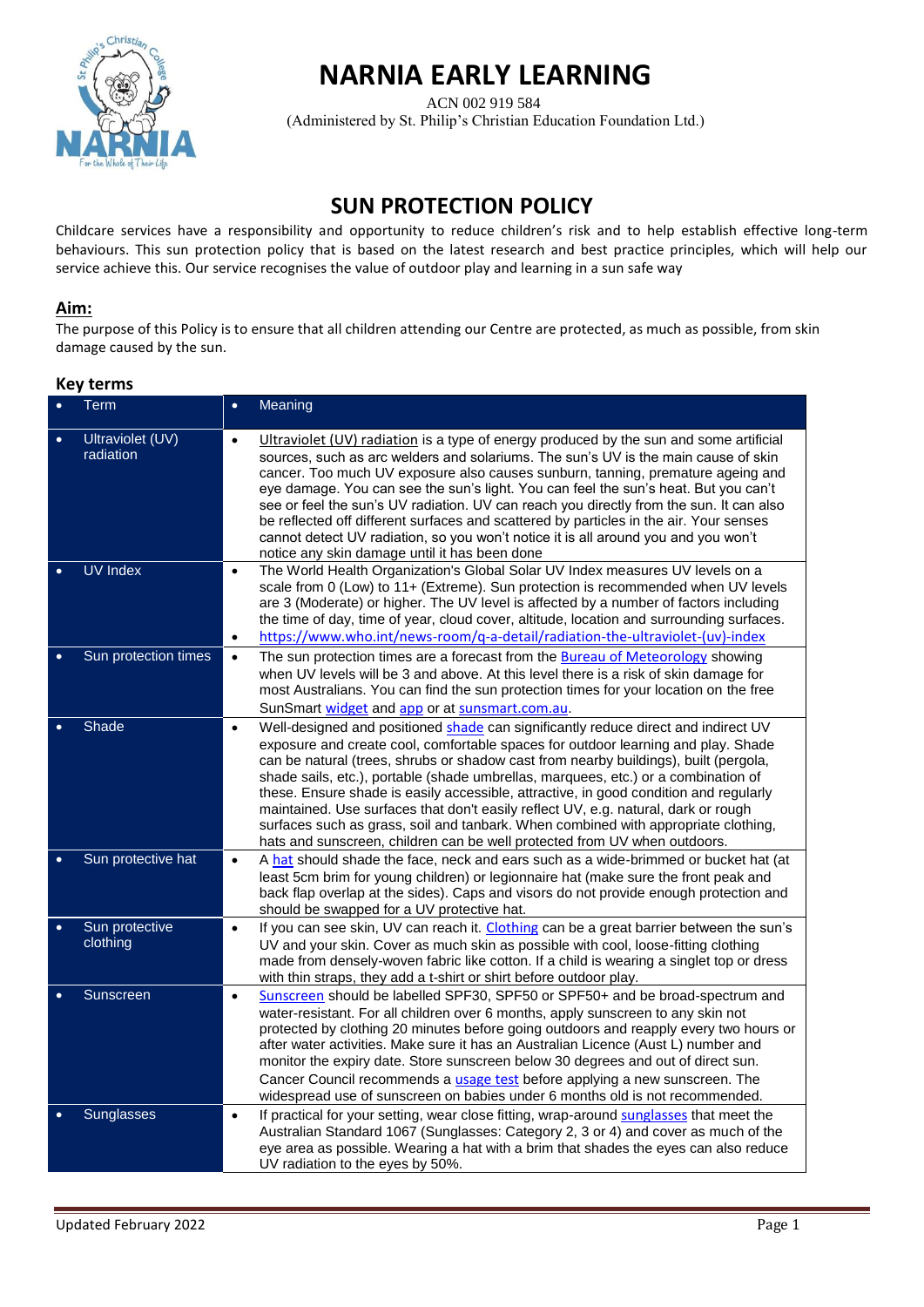# **Roles and responsibilities**

|           | <b>Roles</b>            | <b>Responsibilities</b><br>$\bullet$<br>$\bullet$                                                                                                                                                                                                                                                                                                                                                                                                                                                                                                                                                                                                                                                                                                                                                                                                                                            |
|-----------|-------------------------|----------------------------------------------------------------------------------------------------------------------------------------------------------------------------------------------------------------------------------------------------------------------------------------------------------------------------------------------------------------------------------------------------------------------------------------------------------------------------------------------------------------------------------------------------------------------------------------------------------------------------------------------------------------------------------------------------------------------------------------------------------------------------------------------------------------------------------------------------------------------------------------------|
|           | Approved provider       | ensure that obligations under the Education and Care Services National Law and<br>$\bullet$<br>National Regulations are met<br>take reasonable steps to ensure that the nominated supervisor, educators and staff<br>$\bullet$<br>follow the sun protection policy and procedures<br>ensure adequate shading over areas for both active and passive outdoor play<br>$\bullet$<br>ensure access to an adequate supply of sunscreen for children, educators and staff<br>$\bullet$<br>ensure staff dress code/uniform includes sun protective clothing and hats<br>$\bullet$<br>ensure that copies of the policy and procedures are readily accessible and available to<br>$\bullet$<br>nominated supervisors, coordinators, educators, staff, volunteers and families<br>ensure families are aware of and agree to support the service's sun protection policy<br>$\bullet$<br>and procedures |
| ٠         | Nominated<br>supervisor | implement the sun protection policy and procedures as outlined in the document<br>$\bullet$<br>monitor the daily sun protection times for your location<br>$\bullet$<br>communicate these to educators, staff and children<br>$\bullet$<br>support the implementation of sun protection measures during the sun protection times<br>$\bullet$<br>promote sun safe practices with all children, families, educators and staff within the<br>$\bullet$<br>service                                                                                                                                                                                                                                                                                                                                                                                                                              |
| $\bullet$ | <b>Educators</b>        | implement the sun protection policy and procedures as documented<br>$\bullet$<br>monitor the daily sun protection times for your location and manage sun safe outdoor<br>$\bullet$<br>play and learning accordingly<br>monitor, and where practical, adjust outdoor learning and play experiences to minimise<br>$\bullet$<br>direct and indirect UV exposure<br>utilise and role-model sun safe practices<br>$\bullet$<br>communicate with families about SunSmart practices in general and specific<br>$\bullet$<br>expectations within the service (e.g. wearing protective clothing, sun protective hat<br>styles).                                                                                                                                                                                                                                                                      |
|           | <b>Families</b>         | be aware of, support and follow the service's sun protection policy and procedures<br>$\bullet$<br>ensure children are dressed in appropriate sun protective clothing<br>٠                                                                                                                                                                                                                                                                                                                                                                                                                                                                                                                                                                                                                                                                                                                   |

• Source: <https://www.acecqa.gov.au/sites/default/files/2021-08/SunProtectionGuidelines.pdf>

# **Implementation:**

#### **1.** *Seek shade*

- The approved provider and nominated supervisor makes sure there are enough shelters and trees providing shade in the outdoor area particularly in high-use areas.
- The availability of shade (natural, built, temporary) is considered when planning all outdoor activities.
- Children are encouraged to choose and use available areas of shade when outside.
- Children who do not have appropriate hats or outdoor clothing are asked to choose a shady play space or a suitable area protected from the sun.
- In consultation with the service's committee, shade provision is considered in future plans and upgrades.
- **2.** Slip on sun-protective clothing
- Children are required to wear sun-safe clothing that covers as much skin as possible Families are asked to choose tops and dresses with sleeves for their child.
- Singlet tops, midriff tops or shoestring dresses are not recommended

#### **3.** *Slap on a sun protective hat*

- All children and educators wear hats that protect their face, neck and ears (legionnaire, broad-brimmed or bucket style). Caps and visors are not considered a suitable alternative.
- Children without a sun protective hat are provided with a spare hat where possible or asked to play in a shaded area.

#### **4.** *Slop on sunscreen*

- SPF30 (or higher) broad-spectrum, water-resistant sunscreen is supplied by the service and/or families.
- Sunscreen is applied in accordance with the manufacturer's directions (applied at least 20 minutes before going outdoors and reapplied every two hours, or more frequently if sweating or playing with water).
- To help develop independent skills ready for school, children from three years of age are given opportunities to apply their own sunscreen under supervision of staff, and are encouraged to do so.
- Sunscreen is stored in a supervised, cool place, out of the sun. The expiry date is monitored.
- Where children have allergies o[r sensitivities to sunscreen,](https://www.cancer.org.au/cancer-information/causes-and-prevention/sun-safety/about-sunscreen/sunscreen-reactions) parents are asked to provide an alternative sunscreen . If a child Is not to have sunscreen applied a parent must sign a waiver to state this.